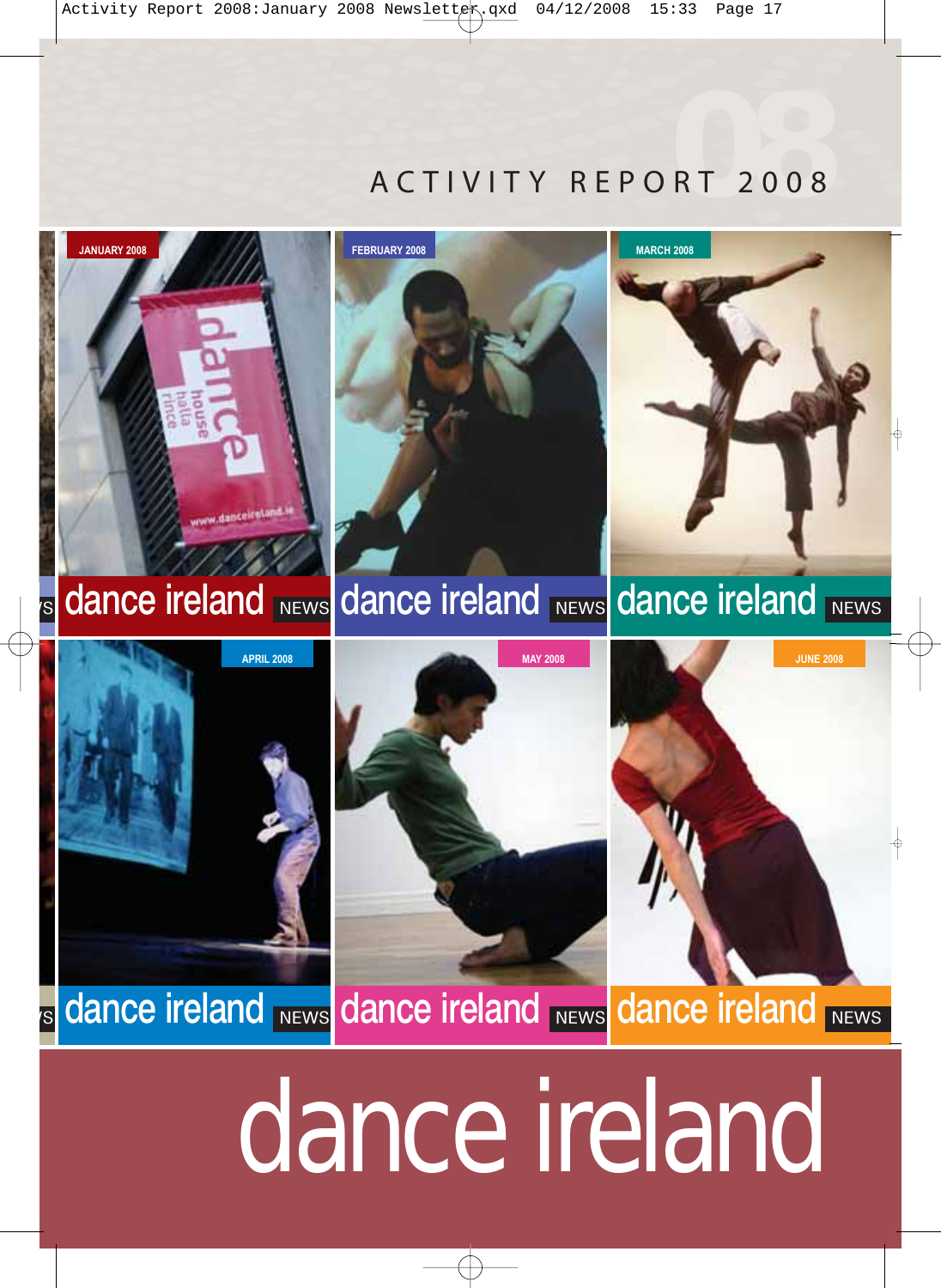## **JANUARY**

#### **FIRST YEAR BIRTHDAY CELEBRATIONS**

#### 7 to 10 lanuary

A week of celebrations marking the one year anniversary of the opening of DanceHouse was launched by Olive Braiden (Arts Council Chair) and Liz Roche (Dance Ireland Chair).

The week featured performances by Joyce Richardson, Mairead Vaughan, IMDT, Animated State, Mary Wycherley, Inma Moya, Mark Carberry, Legitimate Bodies, Flash Dance, Larkin Community College, Irish National Youth Ballet and Rachel Goode School of Dance; in addition to two evenings of free taster classes, photography exhibition, open rehearsals and dance film screenings.

#### **YOUTH DANCE: TOWARDS BEST PRACTICE**

**Celebration Week; Source: Photo Call Ireland**

(on-line publication) 9 January Dance Ireland commissioned *Youth Dance: Towards Best Practice* by Sheila Creevey and Matthew Gough.



#### **BODY AND LIGHT**

(multi-disciplinary workshop) 3-5 January A 3-day workshop with French lighting designer Eric Würtz for lighting designers and choreographers, presented at Project Arts Centre, culminated in a lecture demonstration on 5 January.

#### **DANCE IRELAND COMMUNITY PROGRAMME – THE EVE OF SAINT AGNES**

#### (performance) 20 January

Dance Ireland in association with Larkin Community College and Dublin City Gallery The Hugh Lane presented *The Eve of Saint Agnes*. This performance project was the result of a two-year dance and arts initiative with students from Larkin Community College, led by choreographer and teacher Michelle Cahill.



#### **PROFESSIONAL MORNING CLASS:**

Rebecca Walter (Contemporary), Janyce Michellod (Ballet).

#### **REGIONAL DANCE TRAINING: PROFESSIONAL MORNING CLASS IN CORK**

Wednesdays: professional morning class in association with Firkin Crane.

**WINGING IT!** – 11 artists availed of the *Winging It!* scheme 15 times.

## **FFBRUARY**

#### **BODY AND CAMERA**

(multi-disciplinary workshop) 27 Feb - 1 March

A four day workshop led by video and installation artists Anne Cleary and Denis Connolly for dancers, choreographers, visual artists and film-makers, culminated in a public presentation on 1 March.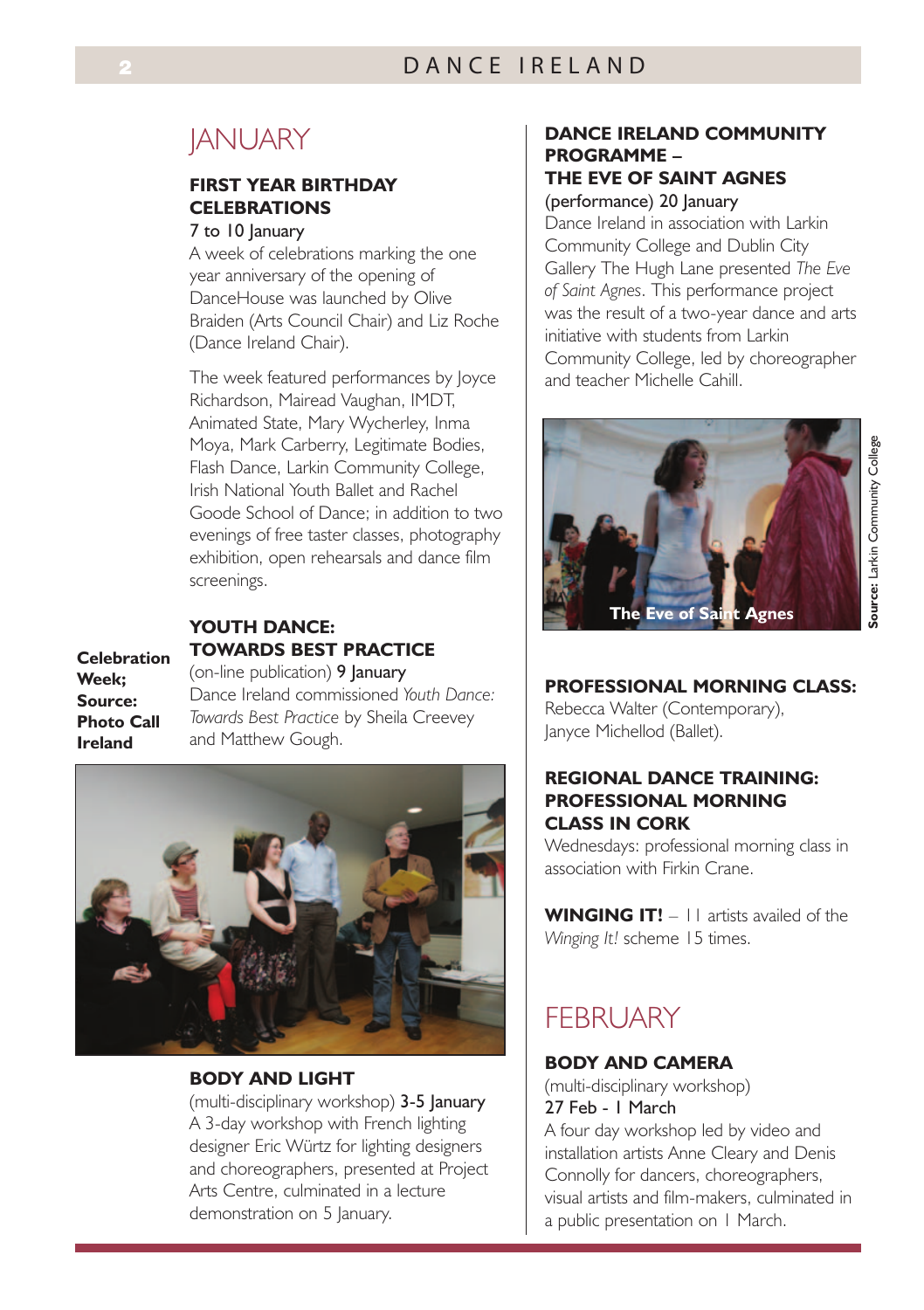

#### **RE-PRESENTING IRELAND PEER ASSESSMENT PANEL**

5 February

Panel: Laurie Uprichard, Paul Johnson, Mary Nunan, Michael Klein, Willie White.

#### **REGIONAL DANCE TRAINING: PROFESSIONAL MORNING CLASS IN TRALEE**

Weekly professional morning classes commenced in Tralee, in Siamsa Tíre studio, and have continued throughout the year. These classes are presented in association with the Dancer in Residence/Kerry County Council Arts Office.

#### 10-16 Feb

Dancer-in-residence Catherine Young worked on a self-devised choreographic development programme under the mentorship of Wendy Houstoun, with support from Dance Ireland, Siamsa Tíre and Kerry County Council.

#### **IRISH CREAM PANEL SELECTION MEETING**  23 February

Selectors: Morag Deyes OBE, Richard Wakely, Wolfgang Hoffman, Paul Johnson.

#### **PROFESSIONAL MORNING CLASS:**

Janyce Michellod (|Ballet); Jenny Roche (Contemporary)

**RESIDENCIES:** lames Hosty. Tom Butler.

**WINGING IT!** – 14 artists availed of the Winging It! scheme 18 times.

## **MARCH**

#### **PARTS AUDITION AT DANCEHOUSE**

8 March

Performing Arts Research and Training Studios (PARTS) held auditions facilitated by Dance Ireland to select an international dance student. Irish dance student Louise Hynes was selected for the final auditions which took place in France.

#### **DANCE IRELAND COMMUNITY PROGRAMME**

9 March

An Afternoon of Dance with Company B. Company B is an all-boys company run by Ciarán Gray and supported by Dance Ireland. Saturday sessions culminated in a public viewing for family and friends.

#### **CHOREOGRAPHIC WORKSHOP AND OPEN TALK WITH SIMONE FORTI**  20 March

Presented in association with Project Arts Centre and IMDT.

**Simone Forti**



**BODY AND ARCHITECTURE**

(multi-disciplinary workshop) 31 March to 5 April A week long workshop led by choreographer Hayo David, investigating the relations between the body and the space and architecture that surround it, for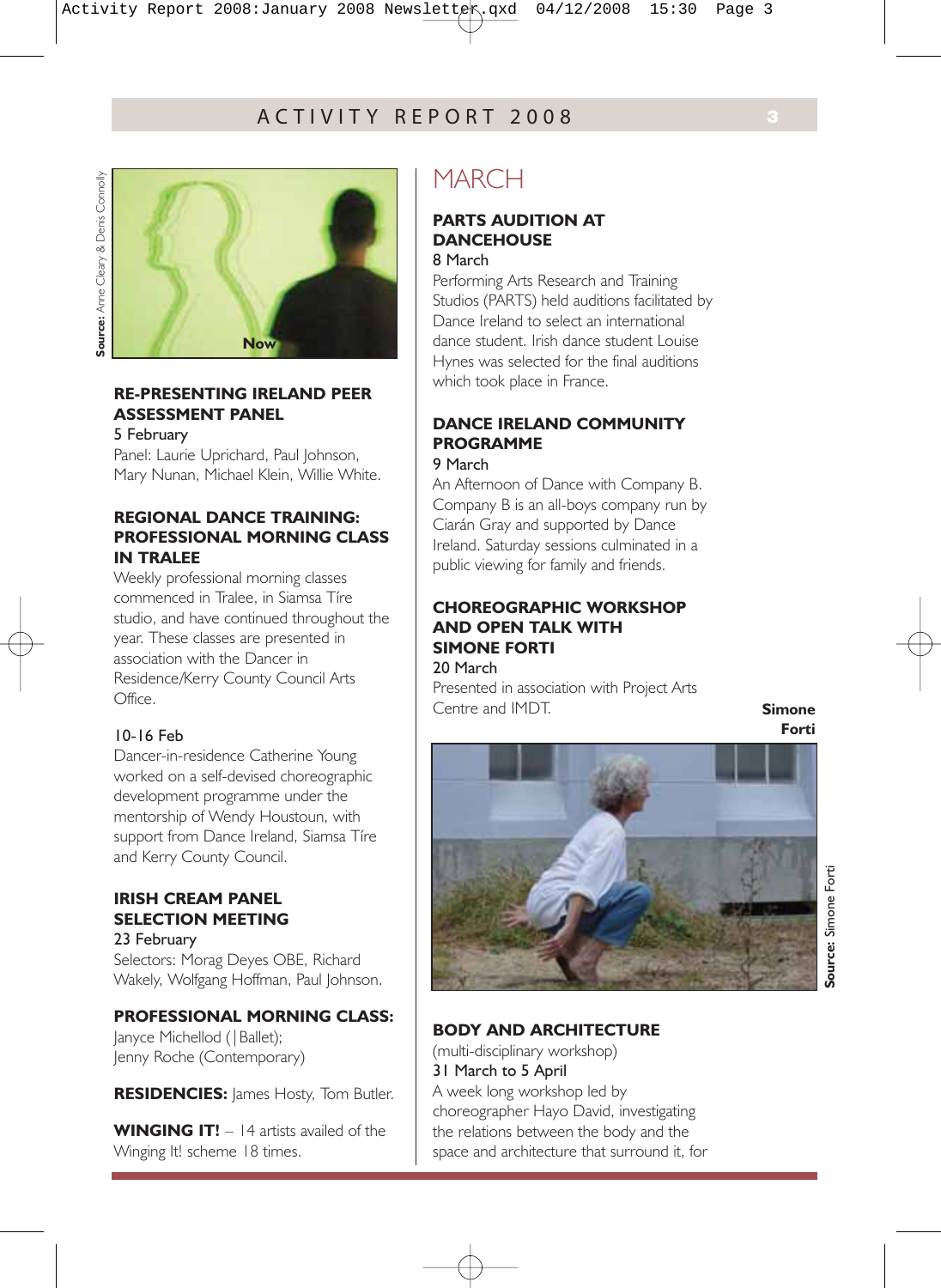dancers and architecture students. The week culminated in a public presentation on 5 April.

#### **INTERNATIONAL ARTIST EXCHANGE PROGRAMME**  17 to 22 March

Dance Ireland expanded its international exchange programme to include a new partnership with Le Pacifique|CDC, in Grenoble (France). Le Pacifique is a choreographic centre dedicated to the support and development of choreographic practice. Le Pacifique|CDC invited Irish dancer and choreographer Olwen Grindley for a one-week residency.

#### **REGIONAL DANCE TRAINING: INNERSCAPES**

25 to 28 March

Movement investigation platform with Myriad Dance supported by Dance Ireland.

#### **PROFESSIONAL MORNING CLASS:**

Ríonach Ní Néill (Contemporary).

#### **INTERNATIONAL GUEST RESIDENCY:**

Catherine Plompteux (Ballet).

WINGING IT! – 8 artists availed of the Winging It! scheme 9 times.

#### **Frozen in Time**



## APRIL

#### **PHOTOGRAPHIC EXHIBITION – FROZEN IN TIME – PHOTOGRAPHS OF DANCE** 1 to 20 April

Touring photographic exhibition presented by the Goethe-Institute in association with Dublin Dance Festival and Dance Ireland during the Dublin Dance Festival.

#### **CHOREOGRAPHIC WORKSHOP WITH AIN & DAVID GORDON – MOVE TO QUESTION** 17 to 19 April

Examining the creative process: choices we make; do not make; do not realise we are making. Presented in association with Dublin Dance Festival.

#### **DANCE IRELAND AGM**

Sunday 20 April.

#### **RE-PRESENTING IRELAND**  25/26 April and 2/3 May

Presented by Dance Ireland in association with Dublin Dance Festival with the support of Culture Ireland; showcase platform of work by Mairead Vaughan, Mary Wycherley, Dance Theatre of Ireland, ponydance, Catapult, Liz Roche and Myriad Dance at DanceHouse, Docklands and Project Arts Centre.

#### **INTERNATIONAL ARTIST EXCHANGE PROGRAMME**

Juliette Mapp 18-29 April Gerald Casel 27 April-4 May Residencies hosted by Dance Ireland in association with Movement Research NY.

#### **PUBLIC PANEL DISCUSSION** 28 April

The second of two public panel discussions about the comparative life of dance making in Ireland and the US, hosted by Dance Ireland. This was an opportunity for Irish and American artists to discuss the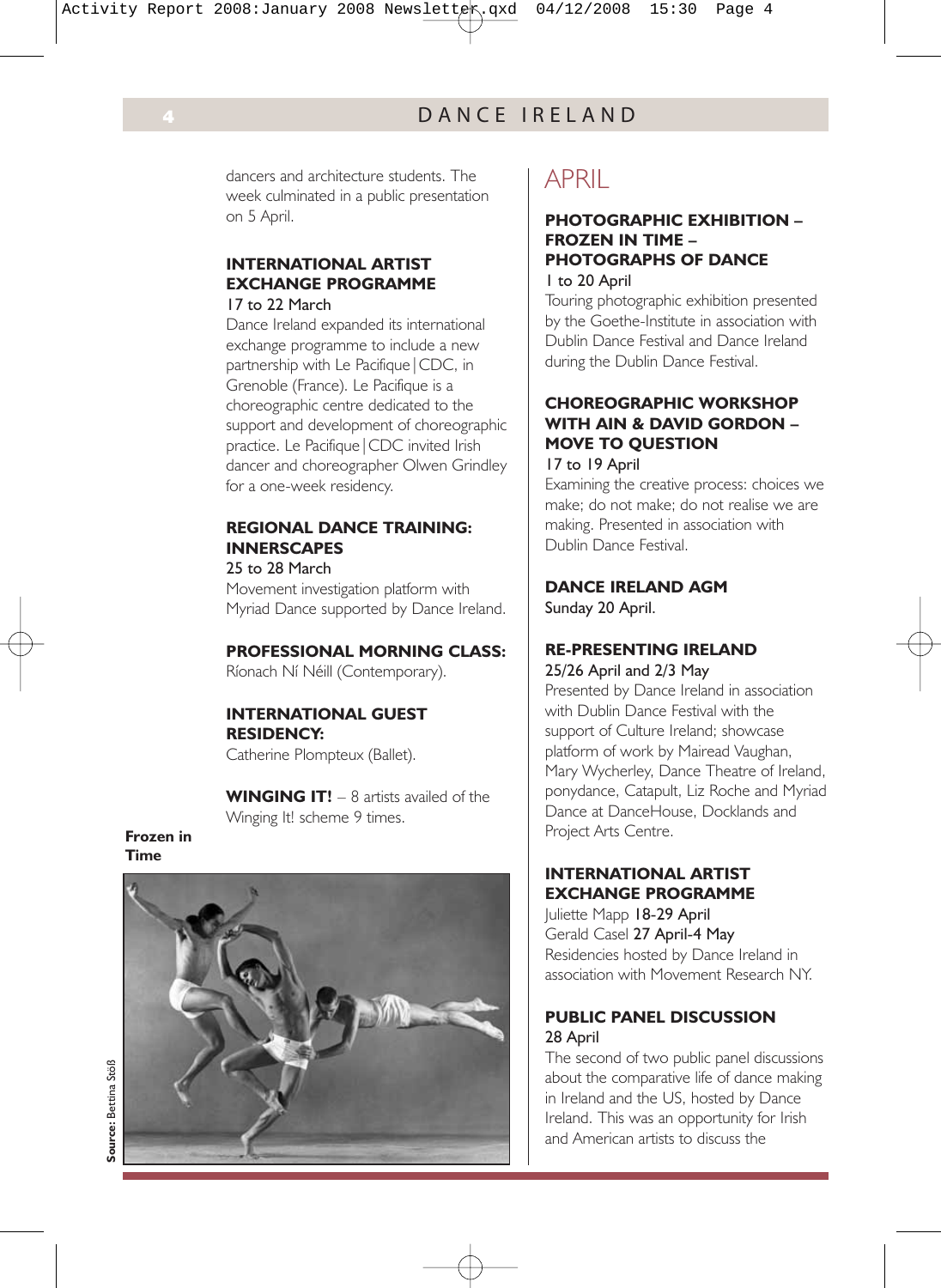

**Block**

relationship between the US and Ireland and to reflect on the benefits and challenges of international exchanges in the dance field, and discuss new models of practice.

Panellists: Cindy Cummings, Rebecca Walter, Niamh Condron, Iuliette Mapp and Gerald Casel, with moderator Mary Nunan.

#### **PROFESSIONAL MORNING CLASS:**

Jenny Roche (Contemporary), John Jasperse (Contemporary), Gerard Casel (Contemporary).

WINGING IT! – 7 artists availed of the Winging It! scheme 7 times.

## **MAY**

#### **VIBRATE DANCE FESTIVAL**  15-18 May

The third festival took place in Roscommon town; produced by Roscommon and Westmeath County Council Arts Offices in association with Dance Ireland, with support from the Arts Council and Sports Council; artistic director Niamh Condron.

#### **PROFESSIONAL TRAINING SEMINAR**

MAKING AN ARTS COUNCIL APPLICATION

#### 26 May

Seminar aimed at providing a clearer insight into the new range of Arts Council awards and supports available to dance artists; advice on how to write an application and prepare the relevant supporting documentation for funding proposals. Participants had the opportunity to meet the Arts Council Head of Artists' Supports Toby Dennett and Dance Adviser Jenny Roche.

#### **INTERNATIONAL ASSOCIATE ARTIST PROGRAMME**

Launch of new initiative.

#### **SERVICES:**

#### **Dedicated dance insurance scheme: www.mig.ie**

McCarthy Insurance Group (MIG) in association with Dance Ireland developed an insurance portfolio specifically tailored to dance professionals' specific needs.

#### **MENTORED CHOREOGRAPHIC LAB**

#### 26-30 May

Week one of a 3-week Mentored Choreographic Lab with Peter Boneham; this phase was an opportunity for Peter to introduce himself to the community and to allow Irish artists to acquaint themselves with his teaching methodologies and techniques.

15 dance artists participated in the week and three choreographers were selected to go to the next stage: Rebecca Walter, Ríonach Ni Neill, Deirdre O'Neill.

#### **PROFESSIONAL MORNING CLASS:**

Gerard Casel (Contemporary), Katherine Lewis (Ballet), Stephen Brennan (Ballet), Shannon Cooney (Contemporary).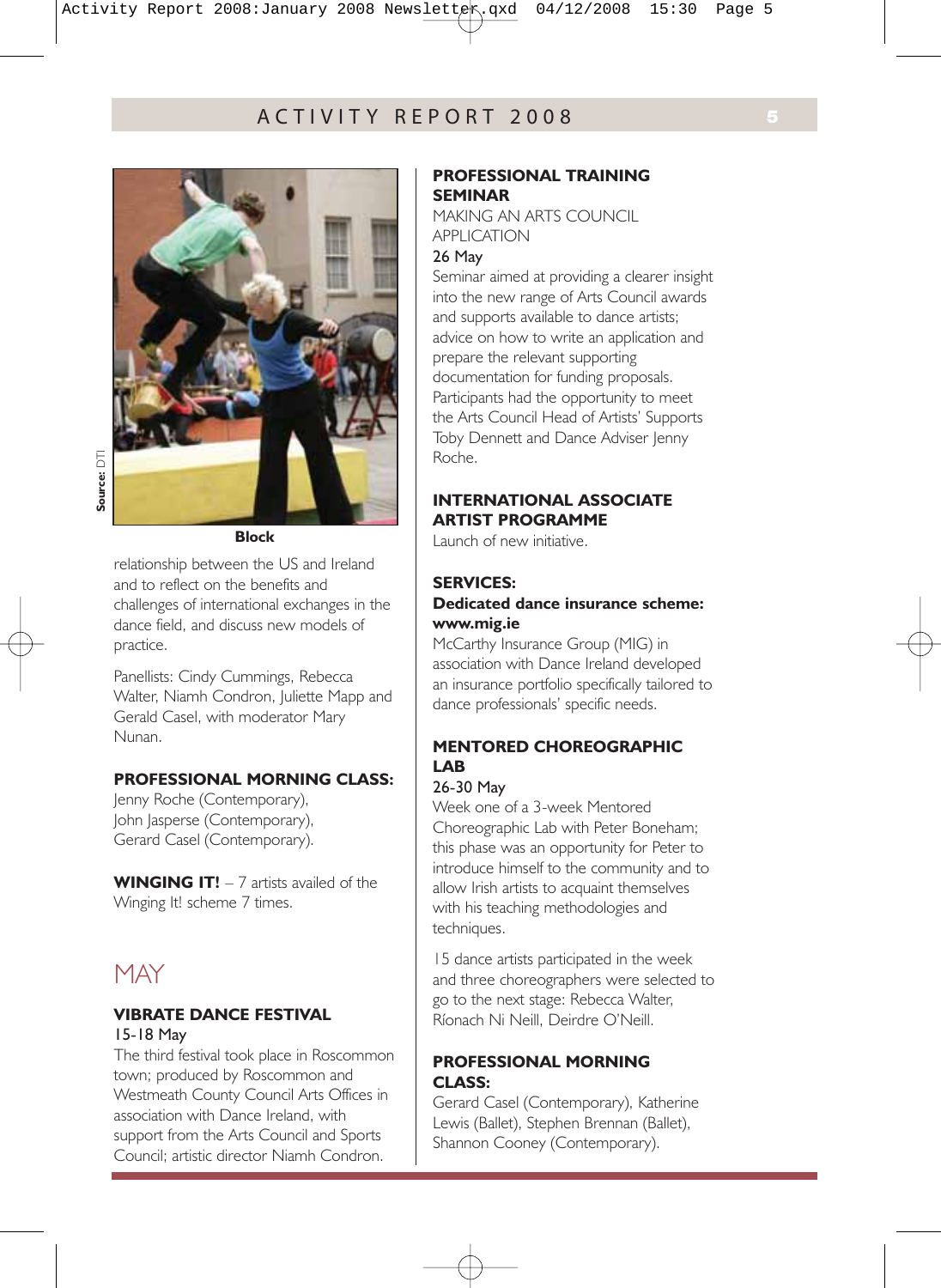#### **INTERNATIONAL GUEST RESIDENCY:**

Mariah Moloney (Contemporary).

#### **RESIDENCIES:**

Fergus Byrne.

#### **PERFORMANCE**

9 May

DanceHouse hosted an evening of work from the MA Dance Performance: Contemporary Dance, Irish World Academy of Music and Dance, UL.

**WINGING IT!** – 4 artists availed of the Winging It! scheme 4 times.

## **IUNE**

#### **SUMMER RESIDENCIES @ DANCEHOUSE**

Dance Ireland offered dance artists looking for space and time to try out new choreographic ideas or to further develop a project they were already working on free studio space in residence at DanceHouse. Artists who availed of this new initiative included Deirdre Murphy, Rachel Wynne & Laurie Schneider, Christine Davidson, Brendan De Gallaí, Ingrid Nachstern.

**Annabelle Bonnéry**



#### **INTERNATIONAL NETWORK FOR CONTEMPORARY PERFORMING ARTS**

#### 25-27 June 2008

Dance Ireland hosted *Catalytic Cultures? From arts practice to arts policy:* Dublin IETM Satellite Meeting in association with the Arts Council Cultural Contact Point.

#### **INTERNATIONAL ARTIST EXCHANGE PROGRAMME**

30 June to 4 July

Dance Ireland hosted French dancer and choreographer Annabelle Bonnéry in residence as part of exchange with Le Pacifique | CDC Grenoble, France.

#### **PROFESSIONAL MORNING CLASS:**

Rebecca Walter (Contemporary), Deirdre O'Neill (Ballet), Annabelle Bonnéry (Contemporary), Eddie Kay (Contemporary).

#### **REGIONAL DANCE TRAINING: professional class in Belfast**

Wednesdays: professional morning class in association with Maiden Voyage.

#### **INTERNATIONAL GUEST RESIDENCY:**

Elizabeth Corbett (Ballet).

**WINGING IT!** – 10 artists availed of the Winging It! scheme 13 times.

## **JULY**

#### **PHOTOGRAPHIC EXHIBITION – MEANINGLESS FLESH and Entering New Space**

30 July to 31 October

A collaborative photographic exhibition by dance artist Inma Moya Pavon and photographer Michelle Hadnett, originally presented at Daghdha Space.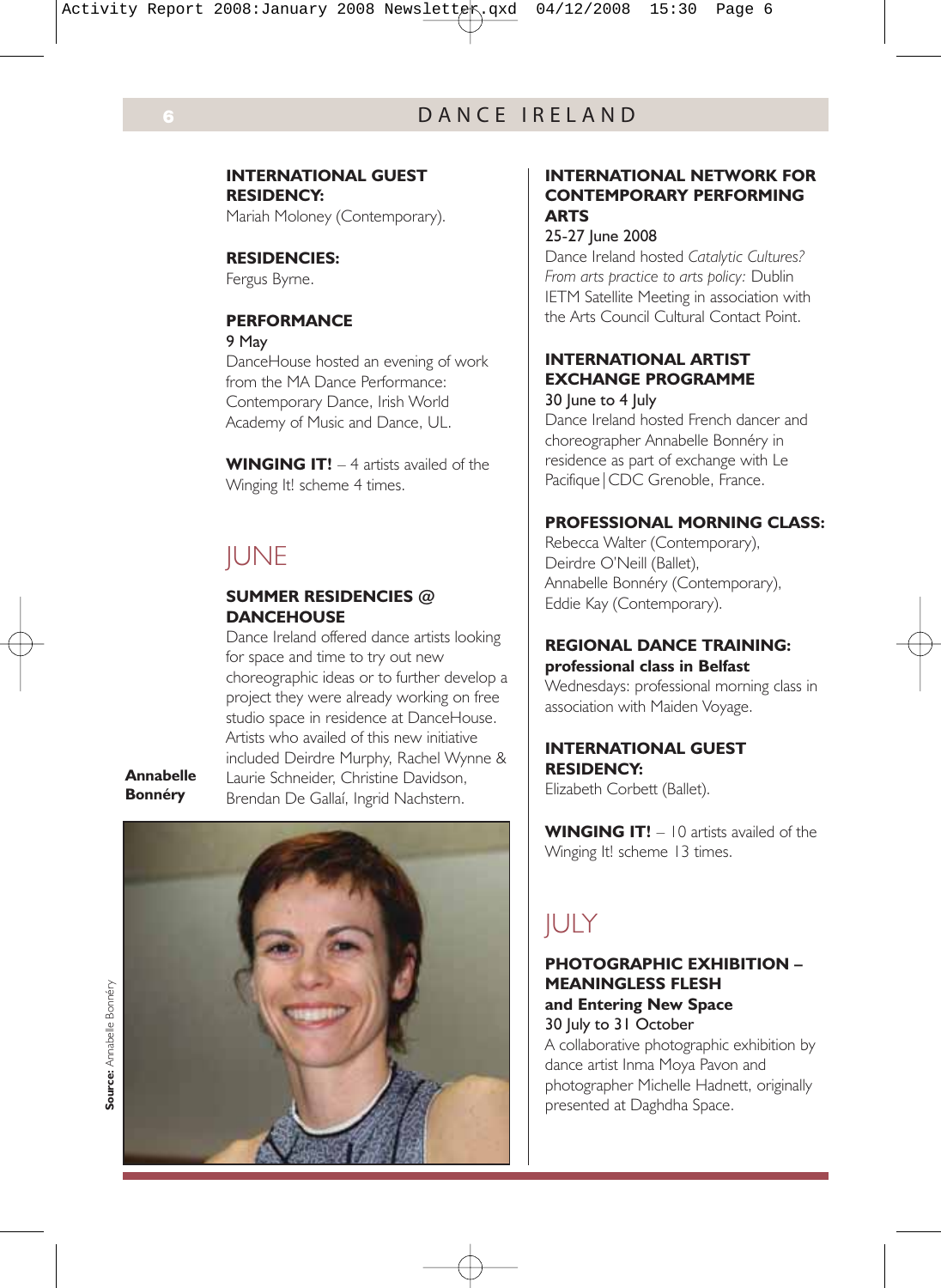#### ACTIVITY REPORT 2008 **7**



**Meaning Flesh**

#### **SERVICES: Insurance for Dance Ireland members using DanceHouse** Launch

A new insurance deal was launched by Dance Ireland and PIT Insurance Ltd. whereby public liability insurance cover was extended for the professional and student category members of Dance Ireland who want to rent space at DanceHouse for rehearsals and r+d work.

#### **INTERNATIONAL ASSOCIATE ARTIST PROGRAMME 08/09**

#### Announcement

Scottish choreographer Colette Sadler and French/Italian dance artists Cynthia Phung-Ngoc/Ennio Sammarco were awarded international residencies (12 weeks over 12 months). Panel: Claire Verlet, Finola Cronin, John Scott.

#### **RESIDENCIES:**

Emma Martin, Mairead Vaughan, Rachel Wynne & Laurie Schneider, Carol Leavy Joyce, Rachel Devlin, Ingrid Nachstern.

#### **PERFORMANCES**

#### 11 July

*Watch…Es*; choreographer Ingrid Nachstern presented her new work-inprogress for four male dancers; developed through a Dance Ireland residency.



**Source:** Fearghus Ó' Conchúir Source: Fearghus O' Conchúir **Fearghus** 

**Ó'Conchúir**

30 & 31 July *Dialogue;* chorographers Fearghus O' Conchúir, Xiao Ke and composer Yin Yi was presented in association with Dance Ireland.

WINGING IT! – 5 artists availed of the Winging It! scheme 5 times.

## AUGUST

#### **SHOWCASES OF IRISH DANCE WORK AT DANCE BASE EDINBURGH**

Scotland/Ireland Dance Exchange 6 to 24 August

Dance Ireland in association with Dance Base, producer Richard Wakely and Culture Ireland showcased the work of Catapult Dance Company, Legitimate Bodies Dance Company, and Fearghus Ó'Conchúir, ponydance and Rex Levitates as part of Edinburgh Fringe Festival.

#### **PROFESSIONAL MORNING CLASS:**

Anne Campbell Crawford (Ballet), Ennio Sammarco (Contemporary).

#### **RESIDENCIES:**

Megan & Jessica Kennedy/Junk Ensemble, Louise Costello (South County Dublin Dancer in Residence), Lisa Tyrrell/Whynot Dance Company.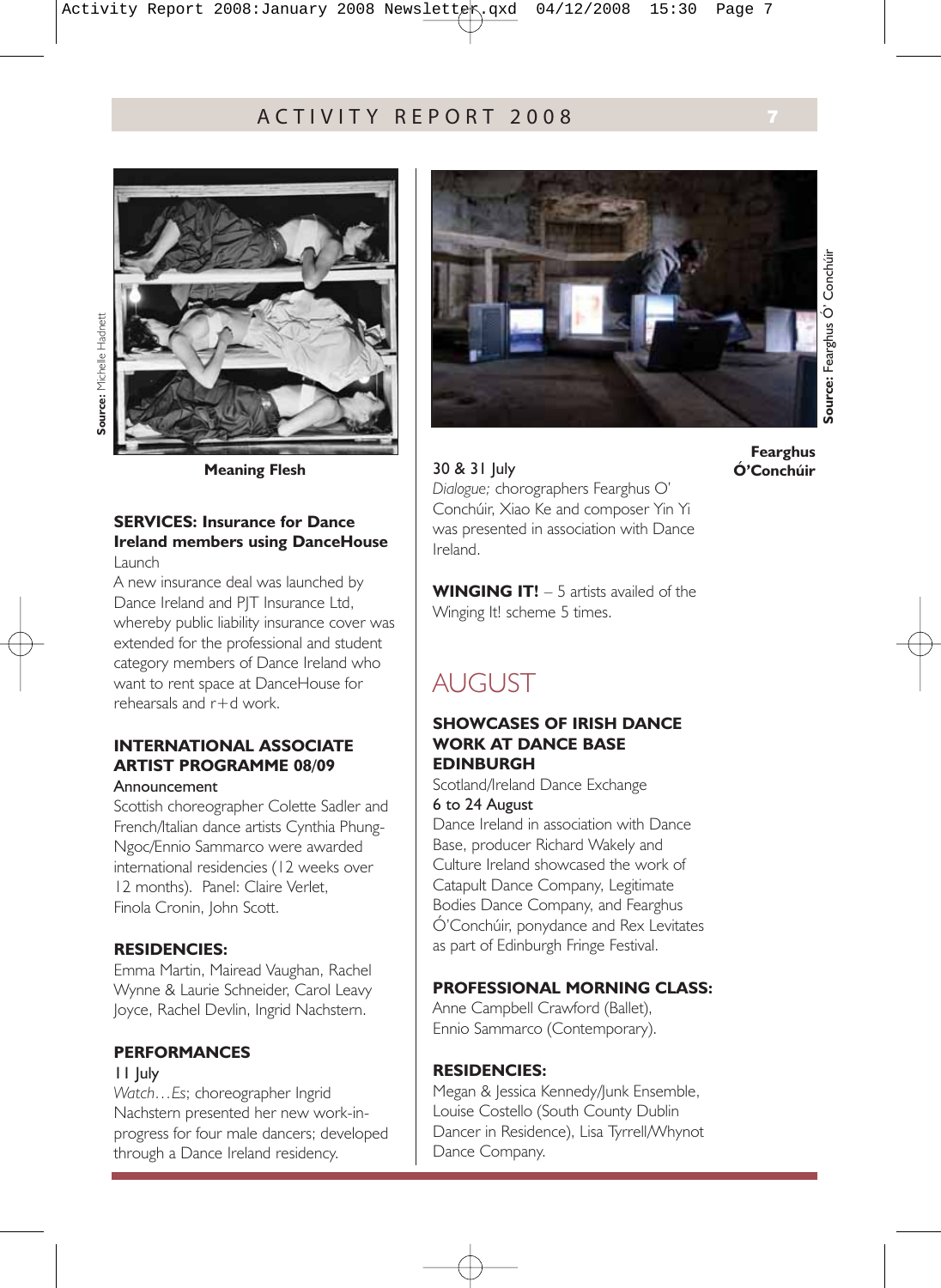#### **INTERNATIONAL ASSOCIATE ARTIST PROGRAMME:**

Ennio Sammarco & Cynthia Phung Ngoc, Colette Sadler (First Residency Period).

WINGING IT! – 10 artists availed of the Winging It! scheme 11 times.

## **SEPTEMBER**

#### **DAY OF DANCE**

#### September

Dance Ireland hosted a day of dance in DanceHouse in association with Dublin Fringe Festival, which included Open Space – A Vision for Dance in Ireland, Marathon Contact Jam, performances by Isabelle Schad, Deirdre Murphy, Croi Glan, Charlotte Spencer and Colette Sadler, and dance screenings from Fearghus Ó' Conchúir, Shakram Dance and Crux Dance Theatre.

**The Making of Doubt**



**Source:** Anna Van Kooii **Source:** Anna Van Kooij

#### **CULTURE NIGHT** – 19 September

DanceHouse opened to the public for a night of free taster dance classes.

#### **SCOTTISH DANCE AT DUBLIN FRINGE FESTIVAL**

#### 11 September

As part of Scotland/Ireland Dance Exchange; two programmes of Scottish dance work took place during the Fringe. To mark the occasion and introduce Scottish artists to Irish counterparts, Dance Ireland hosted a reception at Project.

#### **PROFESSIONAL MORNING CLASS:**

Grant McLay (Ballet), Jenny Roche (Contemporary).

**INTERNATIONAL GUEST RESIDENCY:** Douglas Becker (Ballet).

#### **INTERNATIONAL ASSOCIATE ARTIST PROGRAMME:**

Ennio Sammarco & Cynthia Phung Ngoc, Colette Sadler (First Residency Period).

WINGING IT! – 6 artists availed of the Winging It! scheme 6 times.

## **OCTOBER**

#### **CHOREOGRAPHIC WORKSHOP AND PERFORMANCE WITH JEAN CHRISTOPHE BOCLÉ**

23 to 25 October

Dance Ireland in association with IMDT and Cultural Service of the French Embassy:

Contemporary Class - 23 to 25 October, Choreographic Workshop - 25 October, *Parler, Créer, Danser* – lecture demonstration/performance - 24 October.

#### **PROFESSIONAL MORNING CLASS:**

Olwen Grindley (Contemporary), Stephen Brennan (Ballet).

#### **INTENSIVE LEARNING WORKSHOPS**

#### 8-12 September / 15-20 September

Dance Ireland and Dublin Fringe Festival presented two weeks of intensive learning workshops with a line-up of internationally renowned teachers: Jess Curtis, Jordi Cortés Molina, Heidi Weiss, Eric Davies and Julyen Hamilton.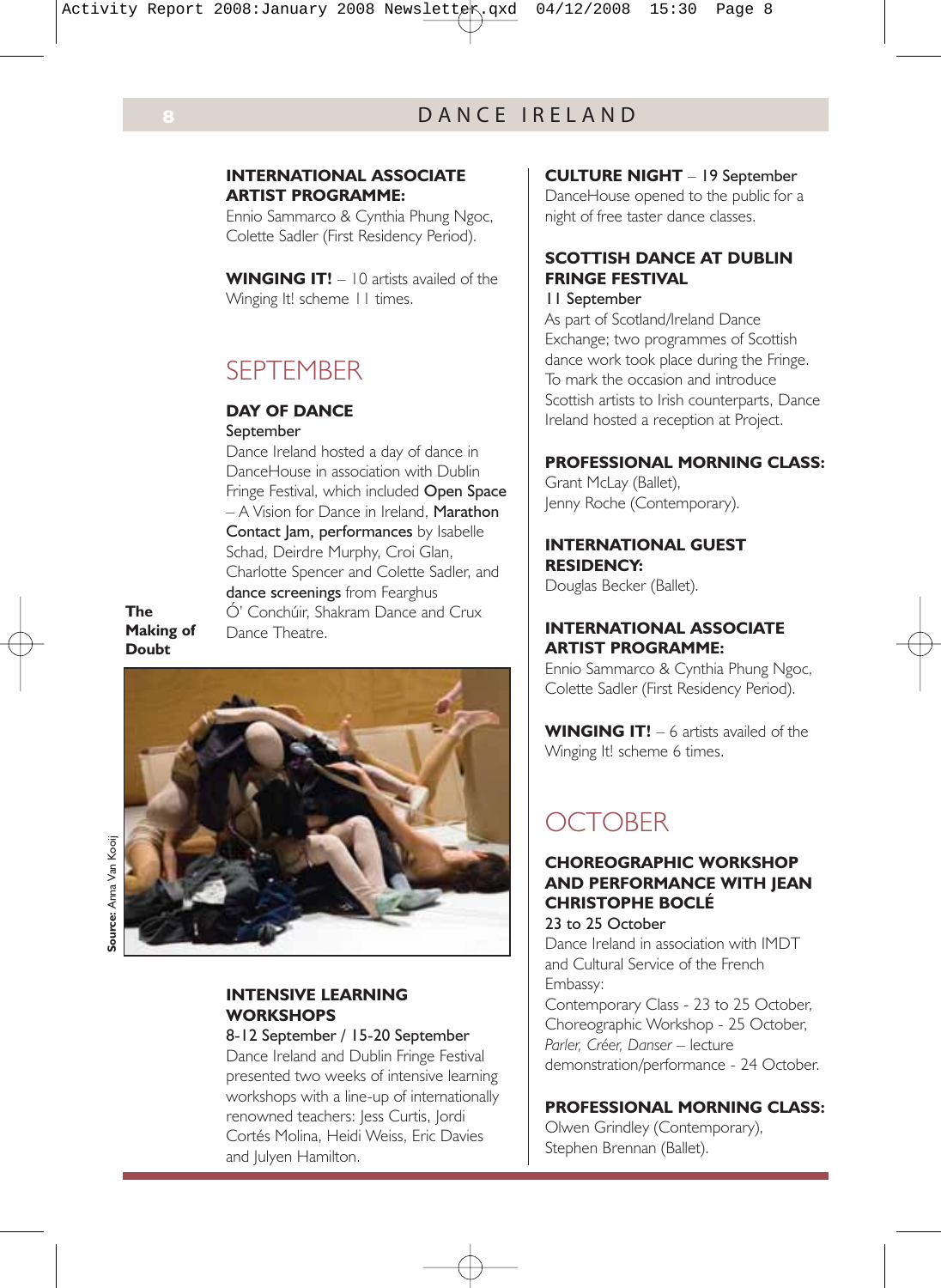#### **INTERNATIONAL GUEST RESIDENCY**

(DanceHouse and Belfast): Andrew Harwood (Contact Improvisation).

#### **NATIONAL GUEST RESIDENCY:**

Chantal McCormick (Aerial Dance).

**WINGING IT!** – 7 artists availed of the Winging It! scheme 10 times.

## NOVEMBER

#### **MENTORED CHOREOGRAPHIC LAB – SECOND PHASE**

#### 17 to 28 November

Choreographers Ríonach Ni Néill, Deirdre Murphy and Ailish Claffey, worked under the monitoring eye of Canadian artistic director and choreographer Tedd Robinson. The Lab culminated in an informal showcase on 28 November, followed by a discussion between the mentor, choreographers, dancers and audience members.

#### **CHOREOGRAPHIC BURSARIES 2008/09 PEER PANEL**

#### 27 November

Panel: David Bolger, Mary Nunan, John Scott.

26 proposals were received and 20 artists were invited to meet the panel. Choreographers who are professional members of DI, were encouraged to apply for financial support to facilitate research and develop choreographic practice.

#### **PHOTOGRAPHIC EXHIBITION – A Thread of Years**

An exhibition of Irish Ballet 1927 to 1963 21 November

Curated by Victoria O'Brien, *A Thread of Years* visually recounts the histories of five key ballet movements that operated in Dublin between 1927 and 1963, presented with the assistance of Dance Ireland.



## Source: Dance Ireland **Source:** Dance Ireland

#### **MCL08**

## **REGIONAL DANCE TRAINING**

Pilot Project

23 and 24 November - Tralee For professional dance artists living outside of Dublin, it is sometimes difficult to maintain their professional practice, with limited access to daily dance class, training, mentoring and other dance artists to collaborate with.

Dance Ireland supported a pilot training project with dancers in residence Nick Bryson, Cristina Goletti, Tanya McCrory and Catherine Young, which addresses some of the challenges of working in the regions. The focus is a series of weekend intensives, which are hosted in different regional locations, Tralee, Birr and Galway, commenced with guest teacher and choreographer Liz Roche.

**A Thread of Years**

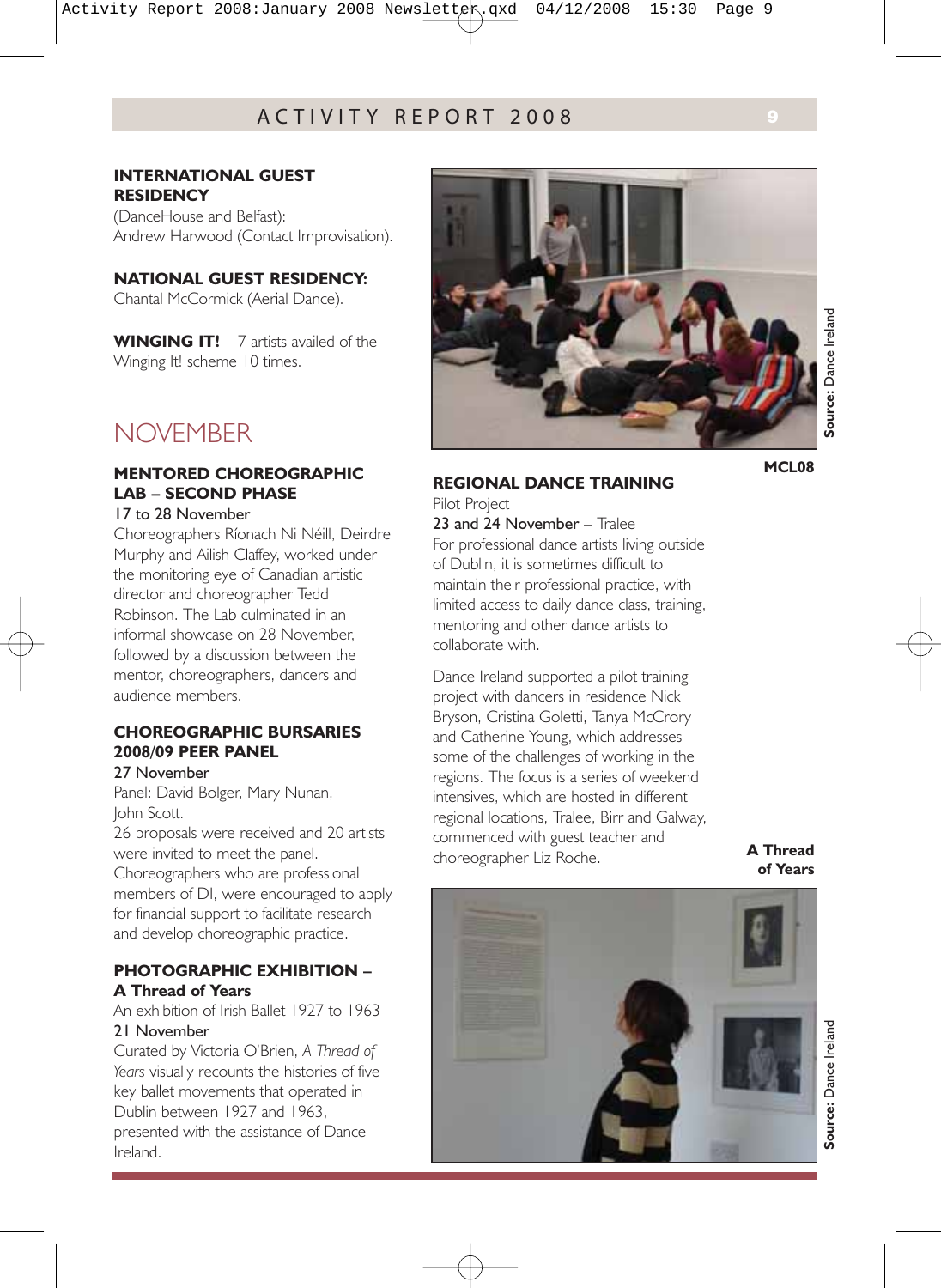#### **PROFESSIONAL MORNING CLASS:**

Esther O'Brolchain (Ballet), Shannon Cooney (Contemporary).

#### **INTERNATIONAL GUEST RESIDENCY:**

Iñaki Azpillaga (Contemporary).

#### **PERFORMANCE**

7 November *A&E* (Choreographer Ríonach Ní Néill) was presented with the support of Dance Ireland.

WINGING IT! – 6 artists availed of the Winging It! scheme 9 times.

## **DECEMBER**

#### **RE-PRESENTING IRELAND 2009**

*Open Call*

Dance Ireland, in association with Dublin Dance Festival and Culture Ireland, issued an open call for *Re-Presenting Ireland* 2009; closing date: 19 December.

**Rex Levitates**



#### **CHOREOGRAPHIC WORKSHOP WITH TED STOFFER**

*STRAPped – building relations between space and another.* 8-9 December

#### **INTERNATIONAL ARTIST EXCHANGE PROGRAMME**

26 December to 5 January As part of Dance Ireland's ongoing exchange programme with Movement Research, assistance is provided to Rex Levitates to undertake residency in New York.

#### **PROFESSIONAL MORNING CLASS:**

Stephen Brennan (Ballet).

#### **WINGING IT! – ANNOUNCEMENT**

New fee rates: €25 Dance Ireland members; €50 non-members.

#### **TOGETHER WE CAN MAKE IT HAPPEN!**

*On behalf of the board and executive, a sincere and heartfelt THANK YOU for your support throughout the year. We could not have delivered the 2008 programme without your participation and look forward to your continued support in the years to come. We remain committed to our founding principle: to support and resource professional dance practices. You, the members remain central to the heart of the organisation, and together we can build a stronger dance sector in Ireland.*



**Celebration Week**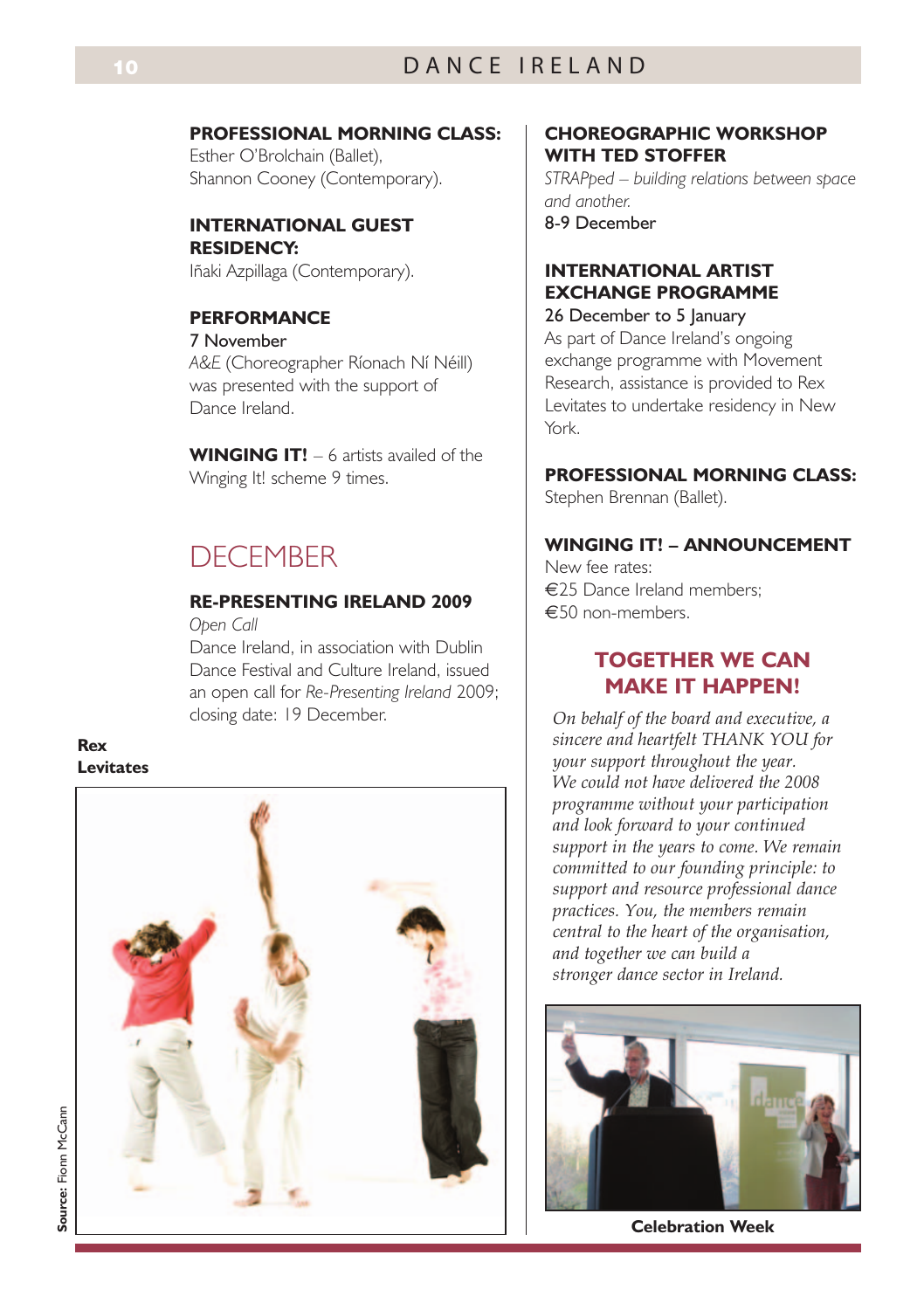#### **CHOREOGRAPHIC BURSARIES 2008/09 – ANNOUNCEMENT**

| Nick Bryson      | (Birr)     | €8000 |                |
|------------------|------------|-------|----------------|
| Mark Carberry    | (Limerick) | €9000 |                |
| Emma Fitzgerald  | (Dublin)   | €5000 |                |
| Elena Giannotti  | (Limerick) | €8000 |                |
| Eddie Kay        | (Dublin)   | €3000 | (seed bursary) |
| Emma Martin      | (Dublin)   | €500  | (Scholarship)  |
| Leonie McDonagh  | (Galway)   | €8000 |                |
| Laura Murphy     | (Cork)     | €5000 |                |
| Ingrid Nachstern | (Dublin)   | €500  | (Scholarship)  |
| Rebecca Reilly   | (Dublin)   | €6500 |                |
| Aine Stapleton   | (Wicklow)  | €1500 | (seed bursary) |
| Mary Wycherley   | (Clare)    | €5000 |                |
|                  |            |       |                |

#### **DANCE IRELAND MEMBERS 2008 TO 2009**

#### **ASSOCIATE**

| Talented Kids       | Margaret Hunter    |  |
|---------------------|--------------------|--|
| Debbie Allen        | Paula Kearns       |  |
| Lindsay Ashe-Browne | Duncan Keegan      |  |
| Michelle Cahill     | Cassandra Kenny    |  |
| Paul Clancy         | Anna Fiona Keogh   |  |
| Derval Cromie       | Gráinne McArdle    |  |
| Joan Davis          | Anthea McWilliams  |  |
| Peter Duffy         | Brenda O'Callaghan |  |
| Sinead Dunbar       | Patricia O'Riordan |  |
| Catherine Foley     | Claire Osbourne    |  |
| Rachel Goode        | Joyce Richardson   |  |
| Nathalie Grande     | Kay Scorah         |  |
| Ciarán Gray         | Don Smith          |  |
| Melisa Harman       | Lisa Travers       |  |
| Mary Hartney        | Richard Wakely     |  |
| Emma Hayward        | Suzanne Walsh      |  |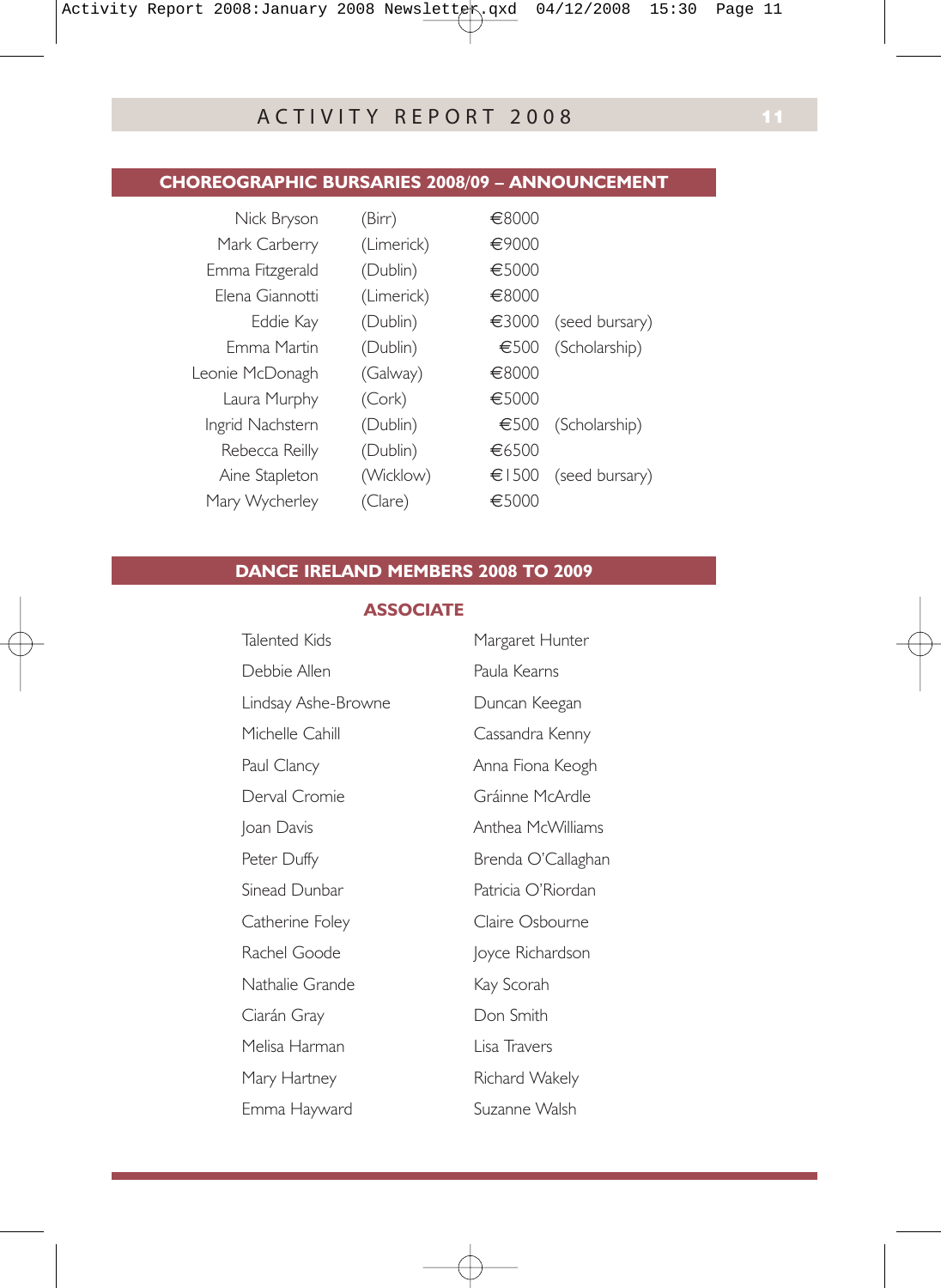### **12** DANCE IRELAND

#### **DANCE IRELAND MEMBERS 2008 TO 2009**

#### **ORGANISATION**

Arts & Disability Ireland Ballet Ireland Bray Institute of Further Education Cavan County Council Chrysalis Dance CoisCéim Dance Theatre Cork City Ballet Cos Cos Dance Company Daghdha Dance Company Dance House Company Dance Resource Base Dance Theatre of Ireland Drogheda Borough Council Arts Office Dublin Dance Festival Dún Laoghaire Rathdown County Council Arts Office Echo Echo Dance Theatre Company Fabulous Beast Dance Theatre Fidget Feet Aerial Dance Company FluxusDance Galway County Council International Dance Teachers Association Irish Modern Dance Theatre Irish National Youth Ballet Irish Theatre Institute Junk Ensemble Kerry County Council Arts Office Kilkenny County Council Arts Office Leitrim County Council Arts Office Limerick County Council Arts Office Maiden Voyage Myriad Dance North Tipperary County Council Arts Office

Rex Levitates Dance Company Roscommon County Council Arts Office Shawbrook Dance School The Academy and Agency of Performing Arts The Ark The Firkin Crane Centre Tipperary Excel Heritage Company Ltd. Tuar Ard Westmeath County Council Arts Office Wexford County Council Arts Office

#### **FRIENDS**

Dance World Susan Coughlan Shelia de Courcy Moya Doherty Gerard Howlin Ros Kavanagh Emer McKiernan Annette Nugent Paul O Brien Brenda Quinn

#### **STUDENT**

Diane Reddington Zoe Ashe Browne Barbara Ceannt Ailish Claffey Liane Deasy Germaine Danielle Fagan Maeve Foley Aoife Moore Chantal O'Connell Diarmaid O'Meara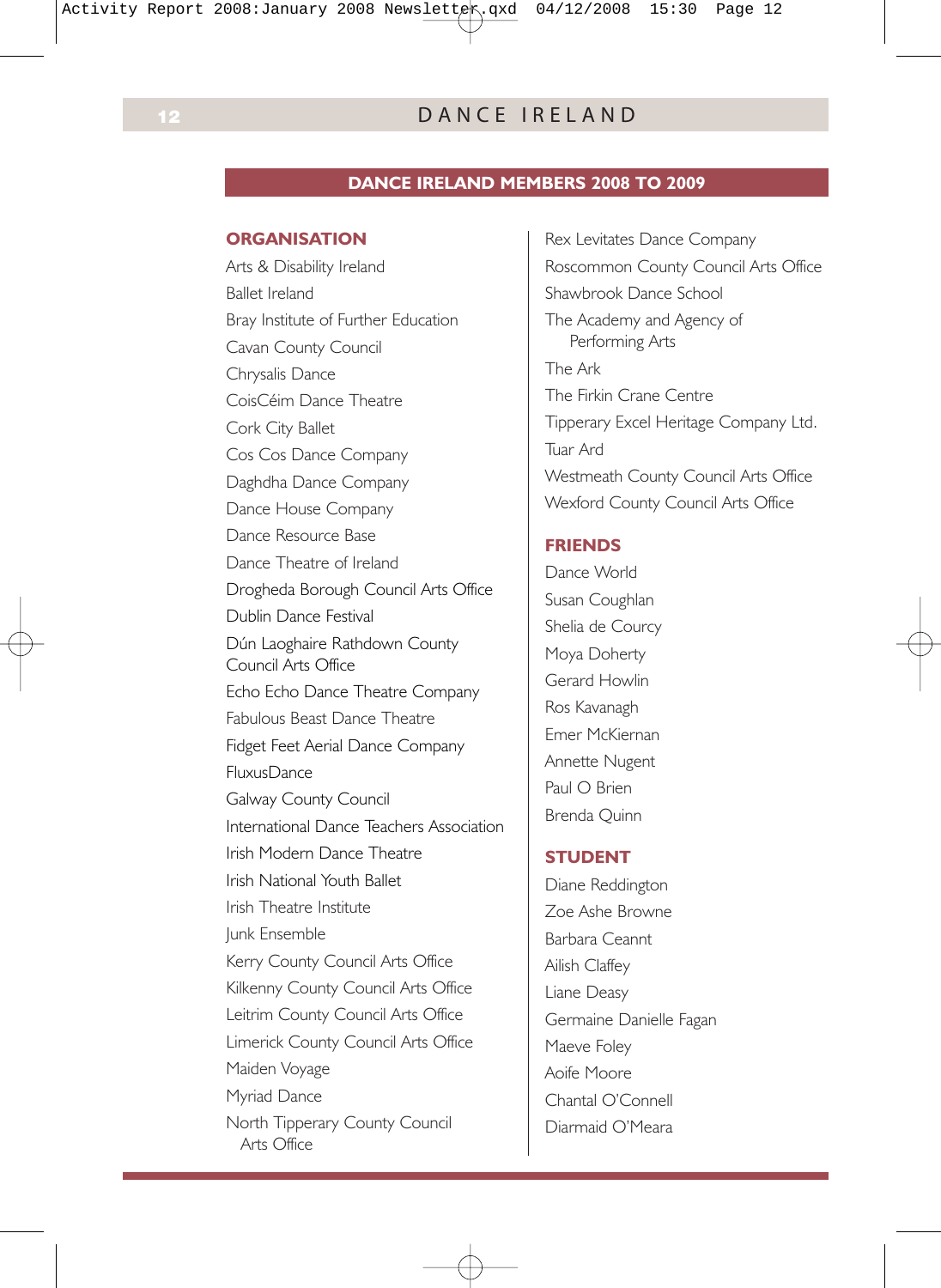#### **DANCE IRELAND MEMBERS 2008 TO 2009**

#### **PERFORMER/CHOREOGRAPHER**

Kalichi Joanna Banks Monika Bieniek Tara Brandel Adrienne Brown Nick Bryson Fergus Byrne Anne Campbell-Crawford Mark Carberry Ella Clarke Niamh Condron Robert Connor Michael Cooney Louise Costello Finola Cronin Cindy Cummings Selma Daniel Christine Davidson Breandán de Gallaí Catherine Donnely Colin Dunne Gunther Fausley Emma Fitzgerald Jennifer Fleenor Elena Giannotti Cristina Goletti Rebecca Griffin Olwen Grindley

Liadain Herriott Maria Clara Irisarri Eddie kay Jane Kellaghan Megan Kennedy Valerie Larkin Julie Lockett Maria Fernanda Carneiro Lopes Monica Loughman Samantha Lyons Jane Magan Anne Maher Emma Frances Martin Ursula Mawson-Raffalt Leoni McDonagh Nicole McDonagh Aoife McGrath Andrej Mikulka Cecily Morrison Inmaculada Pavon Moya Rachel Mulcahy Dawn Mulloy Laura Murphy Deirdre Murphy Ingrid Nachstern Ríonach Ní Néill Clare Novaes Mary Nunan

Fearghus Ó'Conchuir Ester O'Brolchain Emma O'Kane Sascha Perfect Dylan Quinn Thimas Ramsay Rebecca Reilly Joyce Richardson Jenny Roche Liz Roche Claire Rooney April Russell Sarah-Jane Scaife Laurie Schneider Andrea Scott Thomas Allen Spencer Áine Stapleton Rachel Sweeney Lisa Tyrrell Mairead Vaughan Rebecca Walter Cherie Worthingtton-Eyre Mary Wynne Catherine Young Lorretta Yurick Simona Zaino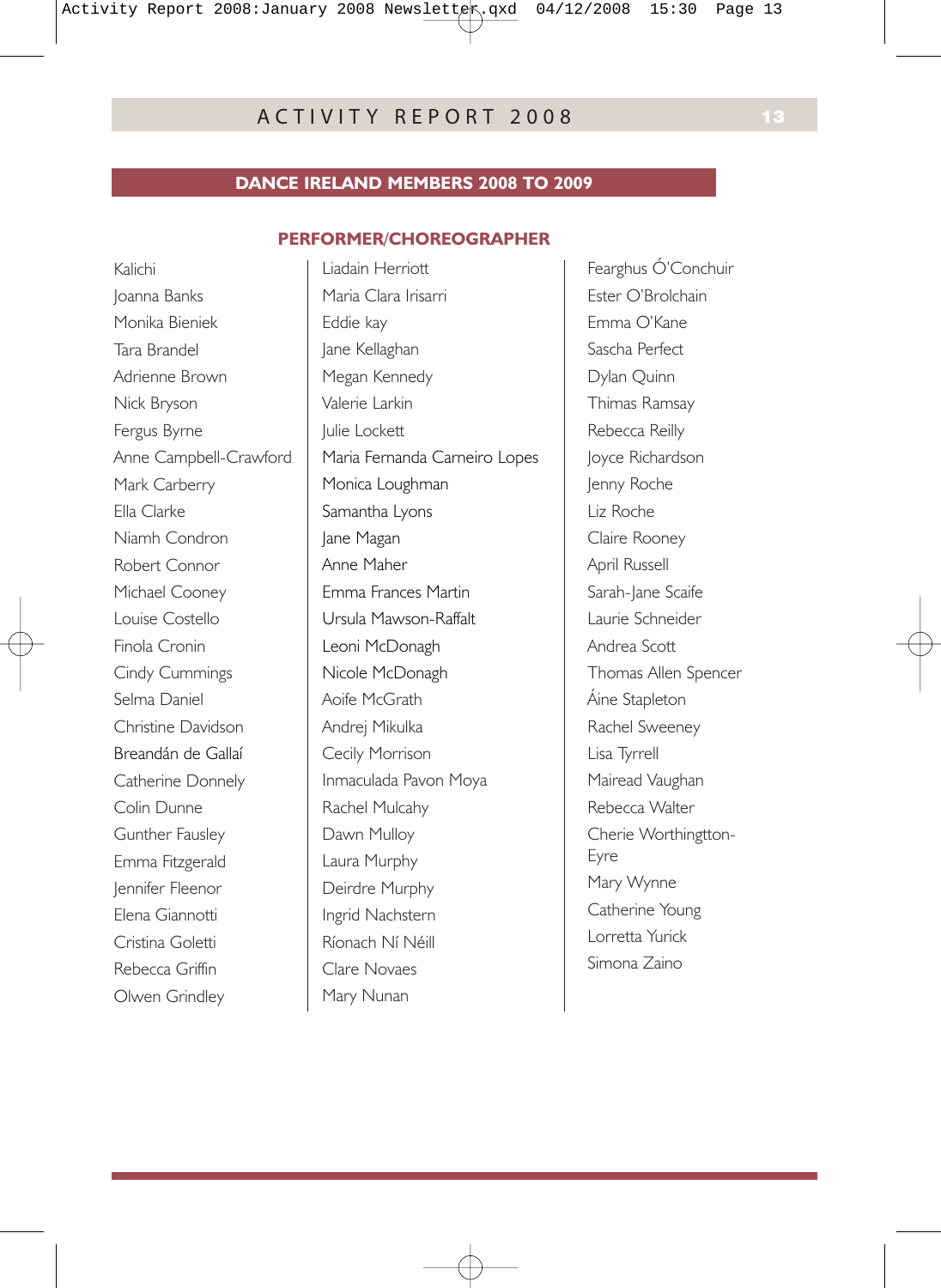#### **2008 CULTURAL PARTNERS**

Balkan Irish Arts Forum Culture Ireland Culture Night/Temple Bar Cultural Trust Dance Base Edinburgh Dance House Glasgow Dance Resource Base, Northern Ireland Dublin Dance Festival Dublin Fringe Festival European Cultural Contact Point/Arts Council Firkin Crane, Cork Irish Modern Dance Theatre Irish Theatre Institute Larkin Community College Le Pacifique | CDC, Grenoble Kerry Council Arts Office Maiden Voyage Dance Company, Belfast Maschula Dance Club Movement Research, New York Myriad Dance Company, Wexford Open House/ Irish Architecture Foundation Project Arts Centre Richard Wakely Roscommon and Westmeath County Arts Office / Vibrate Festival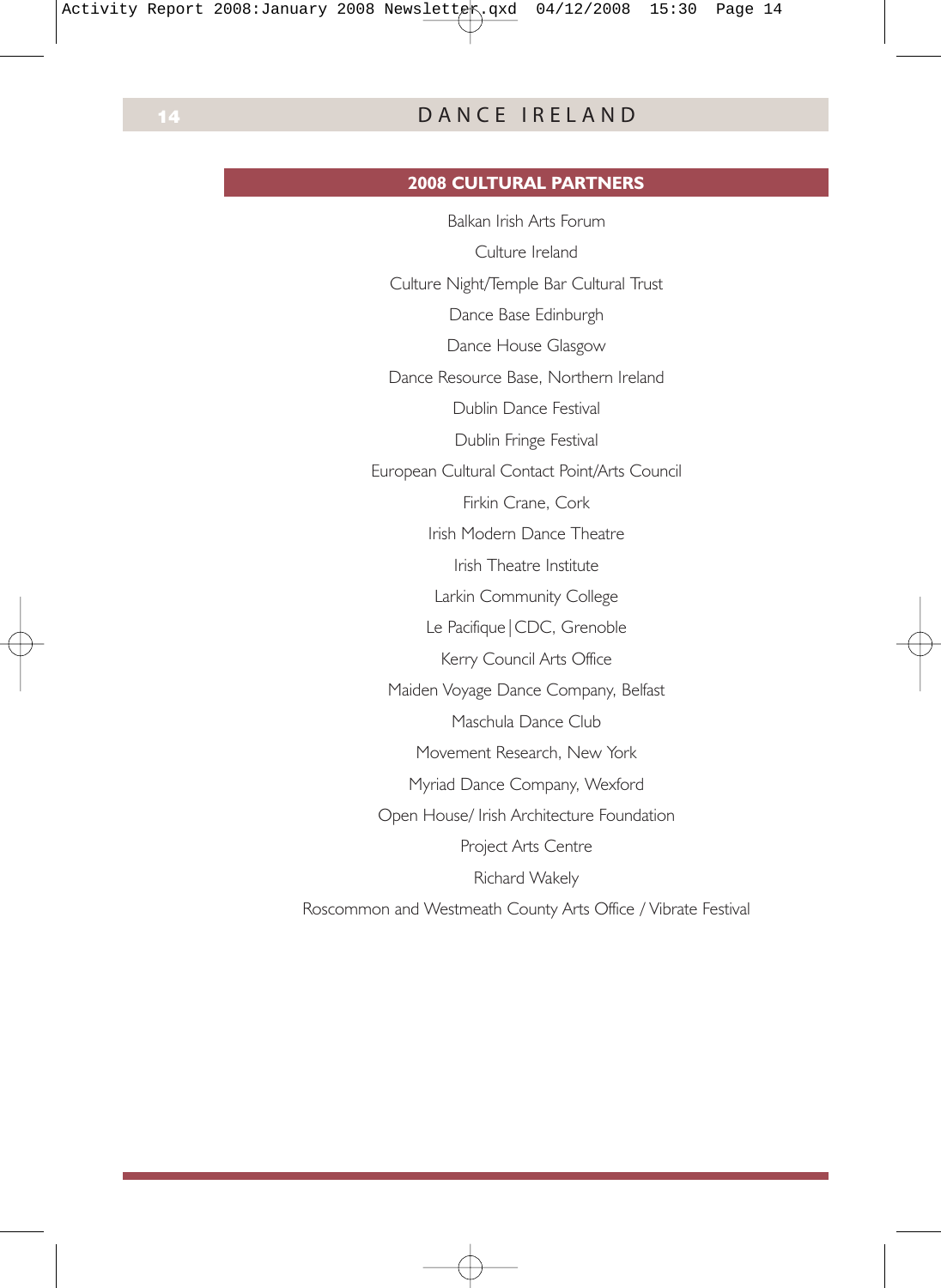Dance Ireland is a resource and service organisation for professional dance. Operating on an all-Ireland basis, Dance Ireland is a membership organisation, with a non-executive Board of eight, six full-time and one part-time staff members. Dance Ireland also manages DanceHouse on licence from Dublin City Council. Dance Ireland is the trading name of the Association of Professional Dancers in Ireland Ltd.

#### **BOARD**

Adrienne Brown Chair, Cindy Cummings, Megan Kennedy Secretary, Lisa McLoughlin, Anne Maher, Fearghus Ó'Conchúir, John Scott Vice-Chair, Gaby Smith.

The Board met six times in 2008, including a vision day; meetings were held in February, March, June, September and November.

#### **ANNUAL GENERAL MEETING**

#### Sunday 20 April 2008

Directors: Joe Melvin, Ríonach Ní Néill and Elizabeth Roche retired from the Board. Three new directors were elected Cindy Cummings, Lisa McLoughlin and Anne Maher.

#### **EXECUTIVE**

| Paul Johnson                  | <b>Chief Executive</b>                  |
|-------------------------------|-----------------------------------------|
| Siân Cunningham               | General Manager                         |
| Elisabetta Bisaro             | Programme Development Officer           |
| Inga Byrne                    | Administrator                           |
| Kelly Chen                    | Bookkeeper                              |
| Brenda Crea, Glenn Montgomery | Receptionists/Administrative Assistants |
|                               |                                         |

Communications Consultant: Annette Nugent Website/Print Design: Crigin<br>
Dance Ireland News: CRM Design & Print Dance Ireland News: CRM Design<br>
IT support: Data Direct  $IT$  support: Insurers: PJT Insurance Ltd Accountants: Brophy Gillespie Bankers:<br>
Solicitors:<br>
Magnuire McCla

Maguire McClafferty Solicitors

#### **REGISTERED OFFICES**

DanceHouse, Liberty Corner, Foley Street, Dublin 1. Tel: 01 855 8800 Email: info@danceireland.ie Website: www.danceireland.ie Company Registration: 189346.

#### **2008 AFFILIATIONS/NETWORKS**

Artlinks (Associate Member) Business2arts Dance Resource Base (NI) Dance UK

Foundation for Community Dance (UK) IETM Res Artis Theatre Forum (Associate Memberr)

Dance Ireland is revenue funded by the Arts Council. Additional support comes from Dublin City Council, Culture Ireland, Department of Arts, Sport and Tourism, membership fees, activities and studio rentals.